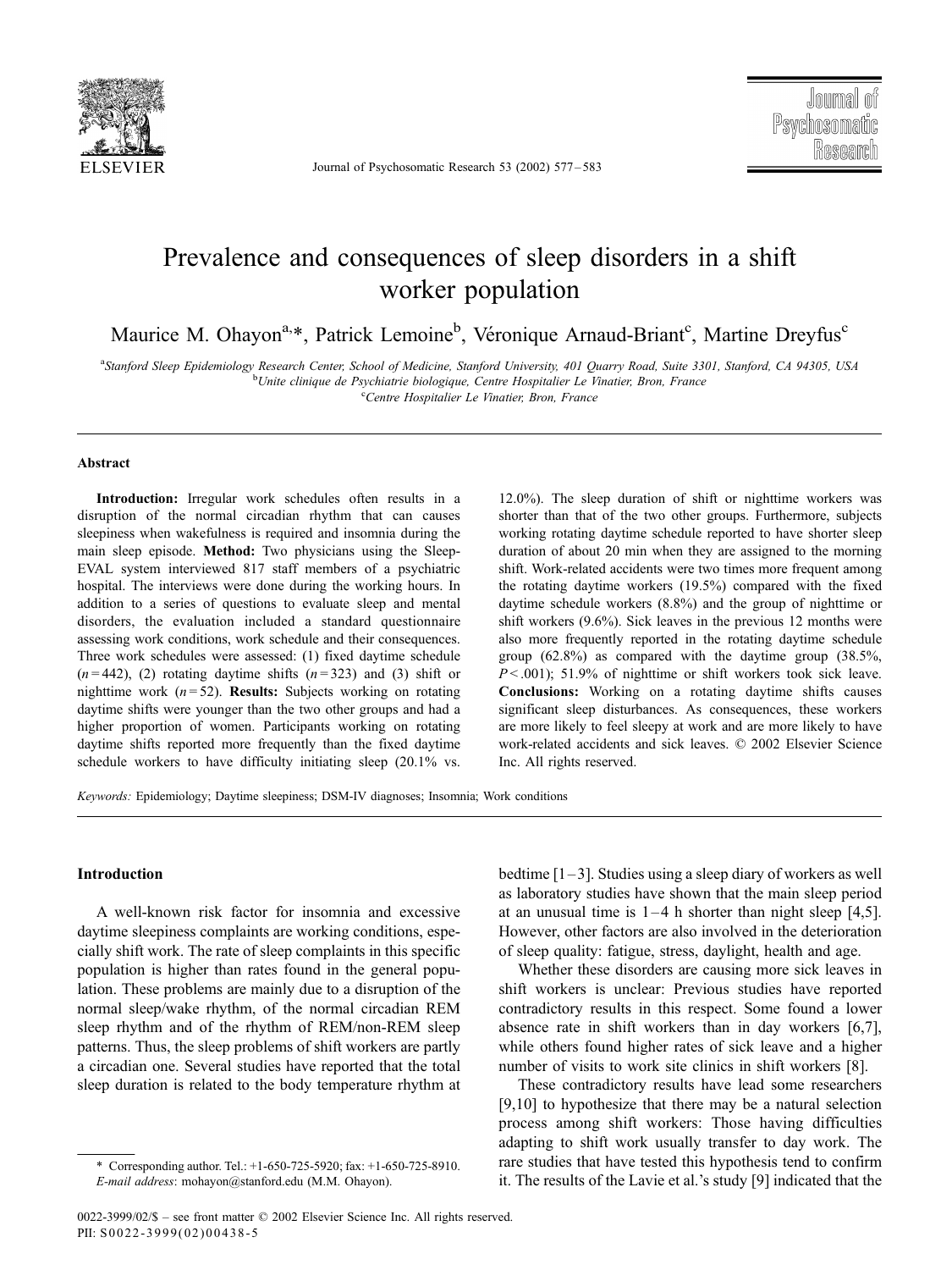occurrence of sleep disturbances appeared to be a good marker of the adjustment level to shift work.

One of the main consequences of having the main sleep period at an unusual time is an excessive sleepiness during wakefulness. This phenomenon is often evoked when attempting to explain human catastrophes occurring at night such as the Chernobyl nuclear accident, airplane crashes and road accidents. Furthermore, decreased vigilance may cause the individual to be more vulnerable to work-related accidents.

We investigated the effects on sleep of three different work schedules among the staff of a psychiatric hospital: fixed daytime schedule, rotating daytime schedule and shift or night working.

### **Methods**

#### Participants

All staff members of the Vinatier Hospital, a large psychiatric institution located in Bron (France), were invited to participate in the study. There were 2007 staff members at the hospital. Overall, 817 employees volunteered to participate in the study. The distribution of the sample was quite similar to that of the entire staff of the hospital. Administrative staff members were overrepresented in the final sample (Table 1). Medical staff composed the majority of the sample. Employees were interviewed at the staff medical clinic of the hospital or at the ward during work hours. Two physicians performed the face-to-face interviews.

For the medical staff, the work schedule was mainly divided into two shifts:

- Morning shift:  $6:30$  a.m. to  $2:30$  p.m.
- Afternoon shift: 1:30 p.m. to 21:30 p.m.

About 25% of the maintenance staff worked on rotating morning and afternoon shifts or on a 24-h shift schedule.

Social services employees mostly worked on the daytime shift  $(8:00-9:00$  a.m. to  $4:00-5:00$  p.m.); 7% of them were assigned to rotating morning and afternoon shifts.

Administrative staff worked only on the daytime shift.

#### Instrument

The interviews were done using the Sleep-EVAL system [11,12], a computer program written by M.M.O. and

Table 1 Distribution of the sample and hospital staff members by yards

| Staff           | Sample $(\% )$ | Hospital $(\%)$ |
|-----------------|----------------|-----------------|
| Administrative  | 15.9           | 9.3             |
| Medical         | 68.7           | 69.2            |
| Maintenance     | 75             | 11.2            |
| Social services | 37             | 5.0             |

designed to conduct interviews about sleep habits and sleep disorder diagnoses according to two classifications: the DSM-IV [13] and the International Classification of Sleep Disorders [14].

The interviews began with information about sociodemographics and descriptions of the working schedules followed by sleep/wake schedule, sleeping habits, medical treatments and physical illnesses. Once these data were collected, the system used this information to formulate diagnostic hypotheses of sleep and mental disorders. Further questions were asked during this process. The inference engine (or knowledge processor) performed this dynamic reasoning process. This engine based its differential diagnosis process on a series of key rules allowing or prohibiting the co-occurrence of two (or more) diagnoses. A ''neural network'' managed any uncertainty in the subject's answers as well as in diagnoses. Once all diagnostic possibilities were exhausted, the system closed the interview. The system has been validated in various contexts and has been demonstrated to be reliable and valid [15,16].

### Variables

The standard questionnaire was composed of (1) sociodemographic information, (2) sleep/wake schedule information, (3) sleep habits, (4) sleep symptoms (insomnia, hypersomnia, snoring, restless legs symptoms, etc.), (5) health (eating habits, diseases), (6) medical consultations and hospitalizations in the previous year, (7) medications taken at the time of the interview,  $(8)$  social network,  $(9)$ work-related injuries in the previous year and (10) DSM-IV and ICSD diagnoses.

For the purpose of this study, a questionnaire about work conditions and work schedule and their consequences on health, social and professional life was added into the Sleep-EVAL system. This specific questionnaire included (1) a description of current shift (duration, number of days worked with the same shift, number of days of rest between each shift change); (2) a description of shifts in the previous month. For each shift, the subject answered if there was more than one sleep period, the sleep duration and whether sleep problems (insomnia or daytime sleepiness) occurred; (3) a description of advantages and disadvantages of shift working; (4) those who were on a fixed schedule were asked if they ever have been shift workers and, if so, for how many years, when they stopped working on shifts and what were the reasons they stopped being shift workers.

## Definition of groups

The participants were divided according to their work schedule:

1. Fixed daytime work group  $(n = 442)$ : these employees always worked during the daytime and always kept the same work schedule;